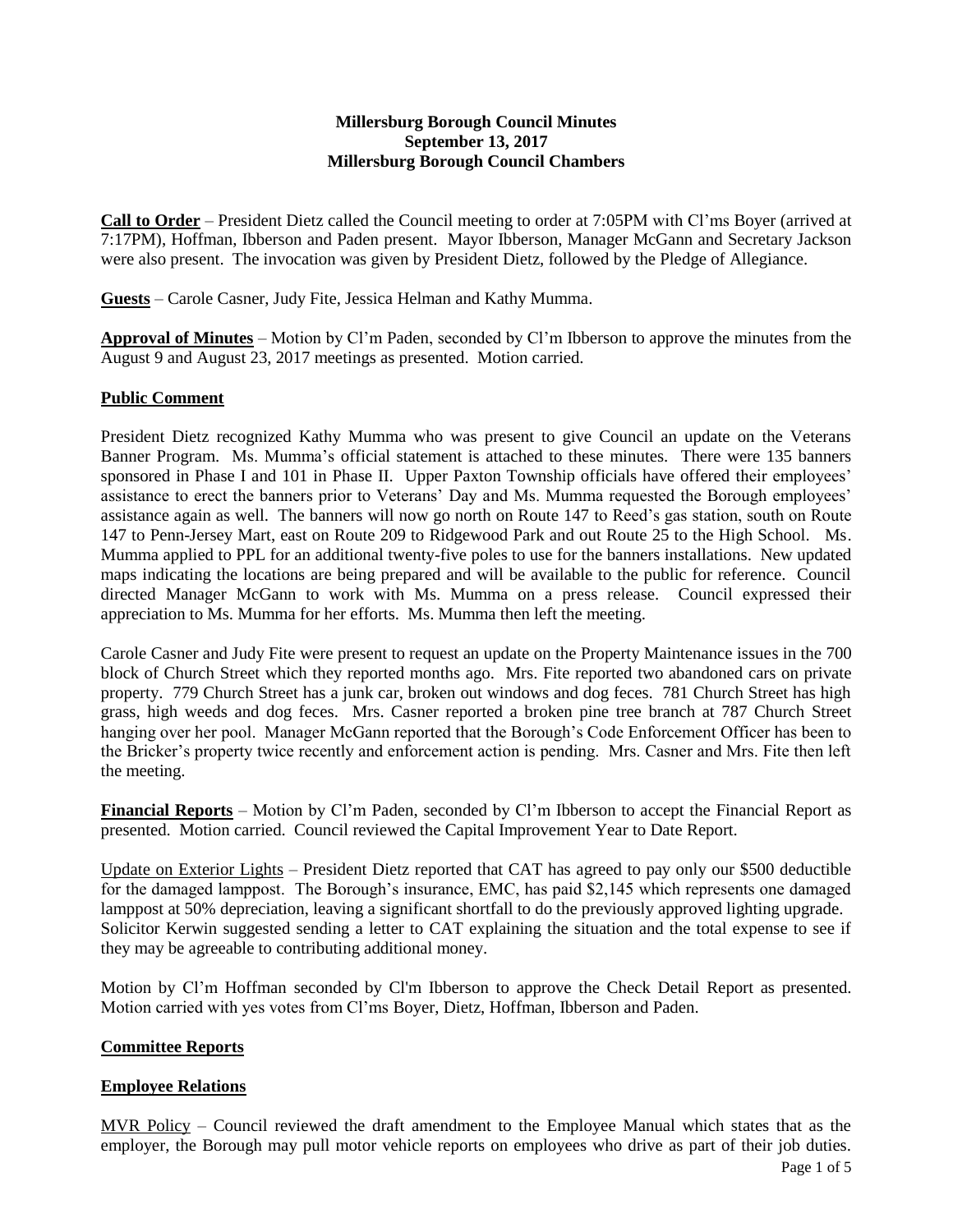This policy will cover essentially all Borough employees and motor vehicle record reviews will be done inhouse. Motion by Cl'm Ibberson, seconded by Cl'm Hoffman to approve the proposed amendment to the Employee Manual. Motion carried. Council directed Secretary Jackson to distribute copies of the amendment to employees utilizing a sign-off sheet.

Public Works Employee Annual Evaluations – Manager McGann reported that he has completed the reviews on the four Public Works employees but has not yet reviewed them with Employee Relations Committee Chairman Wolfe.

# **Finance and Risk Management**

Liquid Fuels Audit – Secretary Jackson reported that the PA Department of Auditor General recently conducted an audit of the Liquid Fuels/Highway Aid account for the year 2016 ad that there were no findings. The state's formal report to officials will be forthcoming.

2018 Budget – President Dietz directed Secretary Jackson to distribute 2018 worksheets to appropriate Committee chairs by the September Committee meetings.

# **Parks and Recreation**

Former Millersburg Reamer & Tool Property – Cl'm Boyer reported that we received approval from the Dauphin County Land Bank to tear down the building. There will be publicity on starting the demolition, which will include the Dauphin County Commissioners. This will be a \$6,000 expense to the Borough. Manager McGann is to check the agreement specifications regarding backfilling.

Facility Use Agreement – Millersburg Midget Football Assn. – The organization is requesting the use of the MYO baseball field from August 1 through November 9, 2017 for football practice. Motion by Cl'm Boyer, seconded by Cl'm Paden to waive the user fee and to approve the agreement as presented. Motion carried.

Wine Festival – Manager McGann reported that Erick Wolochuk, owner of Max's Bar & Grille requested the use of MYO Park and both pavilions on May 12, 2018, for a wine festival. Council discussed the fact that this would be the same date and locale that WQLV would normally hold their wine festival. Council directed McGann to look for prior communication in which he advised the radio station that the 2018 date may be in jeopardy due to non-payment of their invoice for their July 2017 event. This matter was then tabled until the September  $27<sup>th</sup>$  Committee meetings. Council further directed that for recurring events (i.e. family reunions) a standing reservation is to be given priority over a request from a new party.

### **Property**

Office Copier – Quotes were received from Capital Business Systems and Colony Business Systems. Motion by Cl'm Hoffman, seconded by Cl'm Ibberson to purchase the Konica/Minolta copier from Capital Business Systems for \$2,450 to be paid from the excess funds in the brick repointing line item of the Capital Improvement budget. The motion also included \$380 for the annual maintenance contract to be paid from the general fund. Motion carried with yes votes from Cl'ms Boyer, Dietz, Hoffman, Ibberson and Paden.

Backhoe Servicing – Cl'm Hoffman reported that the backhoe is due for its 1,000 hour servicing. Groff's provided an estimate for the work at \$1,835 for on-site servicing. Valley Ag & Turf quoted \$1,030 - \$1240, with the unit delivered to them. Motion by Cl'm Hoffman, seconded by Cl'm Ibberson to approve having the work completed by Valley Ag & Turf at their quoted price with the Public Works crew delivering the unit. Motion carried with yes votes from Cl'ms Boyer, Dietz, Hoffman, Ibberson and Paden.

**Public Safety** – Cl'm Ibberson had no report.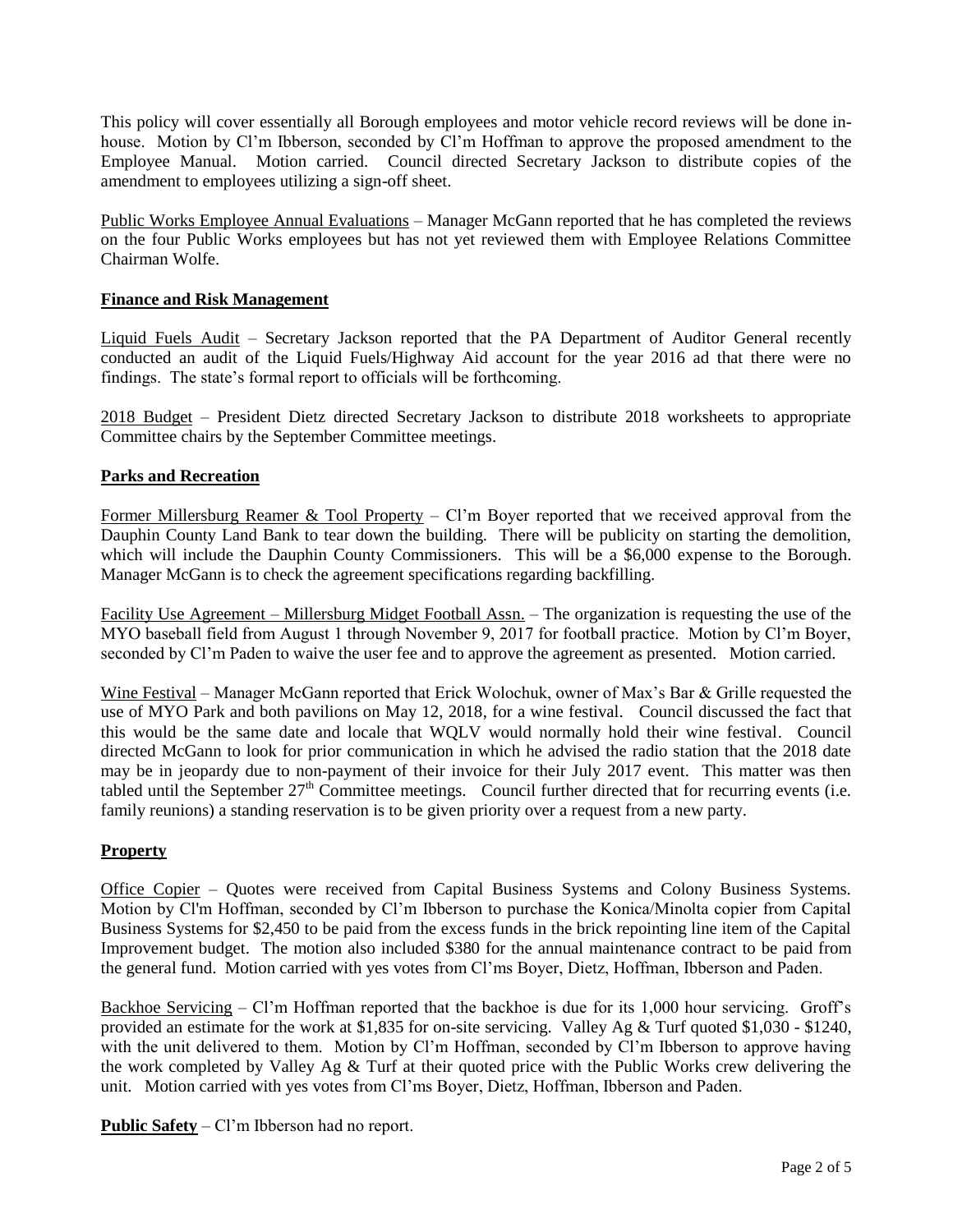# **Streets**

Paving Project – Manager McGann reported that the paving work was finished on September  $12<sup>th</sup>$ . He and Brinjac Engineer Anne Anderson have an inspection scheduled for September 19th. Two site visits during the project were completed at no charge. Cl'm Boyer cautioned that inspections must be in included in the Borough's future bid documents.

Facility Use Agreement – Street Closure Request – Manager McGann reported that Andrew Duty of 268 North Street has requested Congress Street be closed from September 19-21, weather permitting for demolition of a garage. McGann will double check with the Twin Valley Players Colonnade to ensure that they have been advised of the demolition schedule by the property owner and /or contractor. Motion by Cl'm Paden, seconded by Cl'm Ibberson to approve the agreement as presented. Motion carried.

Facility Use Agreement – VFW Window Painting Contest – The organization requests the use of Borough Streets and Veterans' Park on October  $16<sup>th</sup>$  from 11:00AM to 5:00PM for the annual window painting contest.

Facility Use Agreement – VFW Halloween Parade – The organization requests the use of Market Square and various streets on October 18<sup>th</sup> from 6:00PM to 9:00PM for the Halloween Parade. The rain date is set for Thursday, October 19th. The organizers also request that there be no throwing of candy from the vehicles, as a safety precaution and Council agreed. Motion by Cl'm Paden, seconded Cl'm Ibberson to approve both agreements as presented, to waive the user fee for both agreements and to approve the provision to prohibit throwing of candy during the parade. Motion carried.

Update on Complaints **–** Manager McGann reported that a picture of the debris pile on West Street has been sent to media relations at Norfolk Southern Rail Road. The complaint regarding Mr. Bakermans' garage has been turned over to CCIS.

# **Economic Development**

Millersburg Rotary Club Tasting Tour – President Dietz reported that there were 65 Tour participants. There was positive feedback from some of the 22 participating businesses. Over \$2,800 was raised for the MYO Park Renovations Project for trees.

Borough Web Site – Manager McGann reported that the new web site will be launched September  $26<sup>th</sup>$ .

DiSanto Outreach – Manager McGann reported that he and John Fulponi discussed possible enhancements to Capital Area Transit services. Mr. Fulpoini would like to contact CAT for clearance and then hold public hearings in Northern Dauphin County to discuss transportation issues.

### **Mayor's Report**

Trick-or-Treat Date – Motion by Cl'm Ibberson, seconded by Cl'm Paden to set Trick-or-Treat for Tuesday, October 31<sup>st</sup> from 6:00-9:00PM. Motion carried.

Tree Removal – Mayor Ibberson reported a large dead tree in the area of the County recycling bins. The tree next to it is half-dead. Council directed Manager McGann to get prices on removal.

AED Unit – Mayor Ibberson reported that Cpl. Wise requested and received an automatic external defibrillator unit from the Fraternal Order of Police as part of a grant from Firehouse Subs Public Safety Foundation.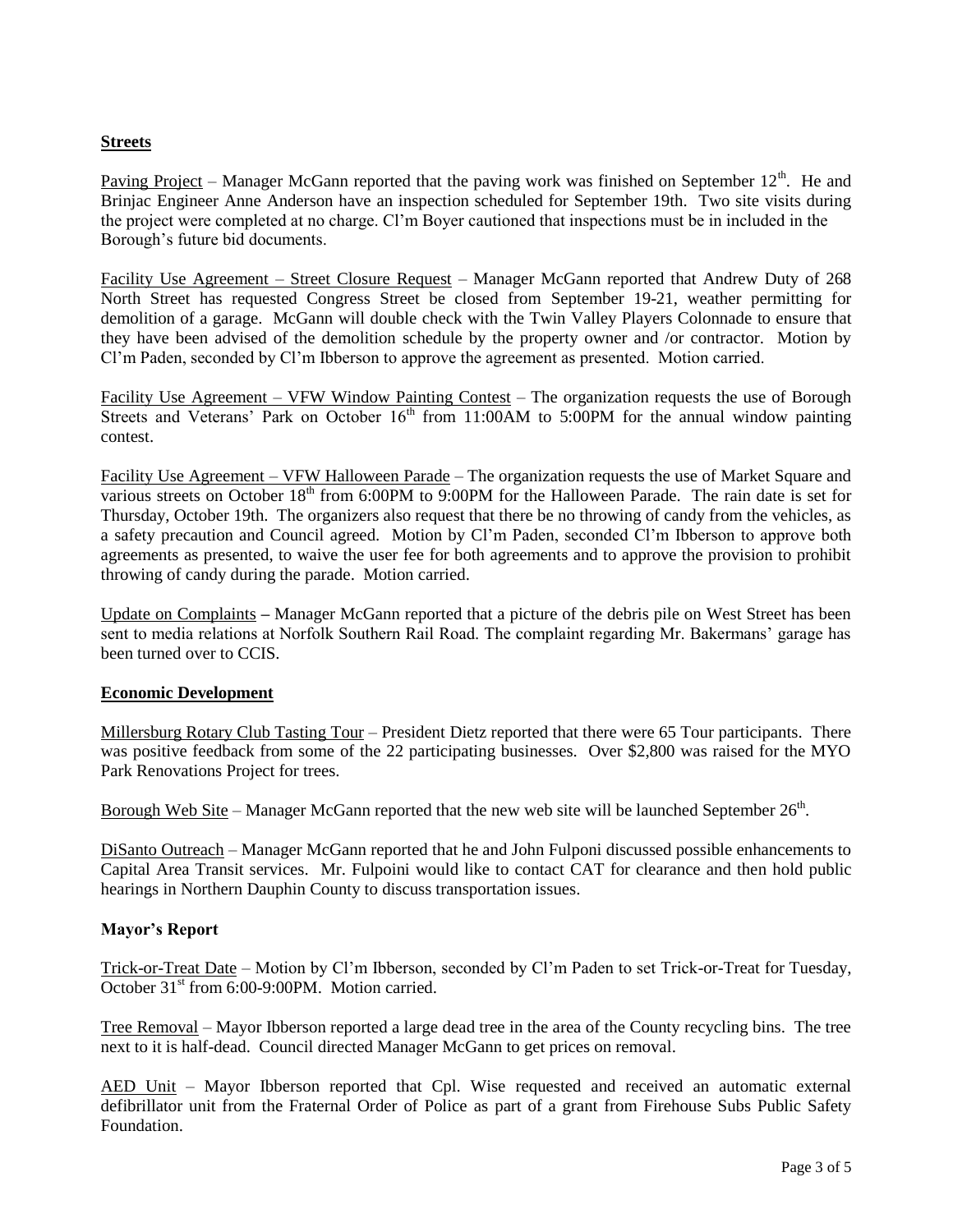**Manager's Report –** Written report provided to all Cl'ms. McGann reported that he will be on vacation from September 18-22; however, he will be meeting with Borough Engineer Anne Anderson on September  $19<sup>th</sup>$  to conduct the paving project inspection.

### **Unfinished Business**

Borough Resolution No. 17-16 Volunteer Policy – Cl'ms reviewed the draft with amended language. Motion by Cl'm Hoffman, seconded by Cl'm Ibberson to approve Borough Resolution No. 17-16 setting the policy for volunteer and community service labor. Motion carried.

### **New Business**

2018 Minimum Municipal Obligations – Secretary Jackson reviewed the MMO's with Council. For 2018, the Police Pension Plan MMO is \$1,669 and the Non-Uniformed Plan MMO is \$27,742. Motion by Cl'm Ibberson, seconded by Cl'm Boyer to approve both MMO's for 2018. Motion carried.

Borough Resolution No. 17-20 Police Pension Plan Waiver – This resolution waives the required 5% member contribution for year 2018. Motion by Cl'm Paden, seconded by Cl'm Ibberson to approve Borough Resolution No. 17-20. Motion carried.

MYO Park Renovations Project Scope of Work – Cl'm Boyer reported on YSM's proposal for \$41,700, plus construction observation on a time and expense basis. Motion by Cl'm Boyer, seconded by Cl'm Hoffman to accept YSM's project scope and submit it to DCNR. The motion was then amended to accept the contract and project scope and to have Solicitor Kerwin review the documents. Motion carried.

Brinjac Engineering Payment Arrangement – Council reviewed two invoices for engineering services for the State Street Storm Sewer Relocation Project. Motion by Cl'm Hoffman, seconded by Cl'm Ibberson to pay \$15,000 by December 31, 2017 and to pay the remaining \$18,000 by April 30, 2018. Motion carried with yes votes from Cl'ms Boyer, Dietz, Hoffman, Ibberson and Paden.

**Communications** – All communications were made available to Cl'ms. Tri-County Regional Planning Commission is requesting nominations for the Dauphin North Regional Planning Area. The current representative does not wish to continue serving. This matter will be referred to UDCOG at their September  $21<sup>st</sup>$  meeting.

### **Organization Reports**

Upper Dauphin COG – There was no meeting.

Millersburg Planning Commission – Manager McGann referred Cl'ms to their draft minutes. McGann also reported that he will be nominating the Borough's zoning ordinance for the 2018 Premier Projects.

Millersburg Pool Association – No report.

Millersburg Fire Company – Cl'm Ibberson reported that they have been busy with storm damage clean-up and training.

Millersburg Area Authority – President Dietz referred Cl'ms to their minutes.

Dauphin County Tax Collection Committee – Secretary Jackson reported that the Committee will meet next week.

Millersburg Ferry Boat Association – Manager McGann reported that no minutes were received.